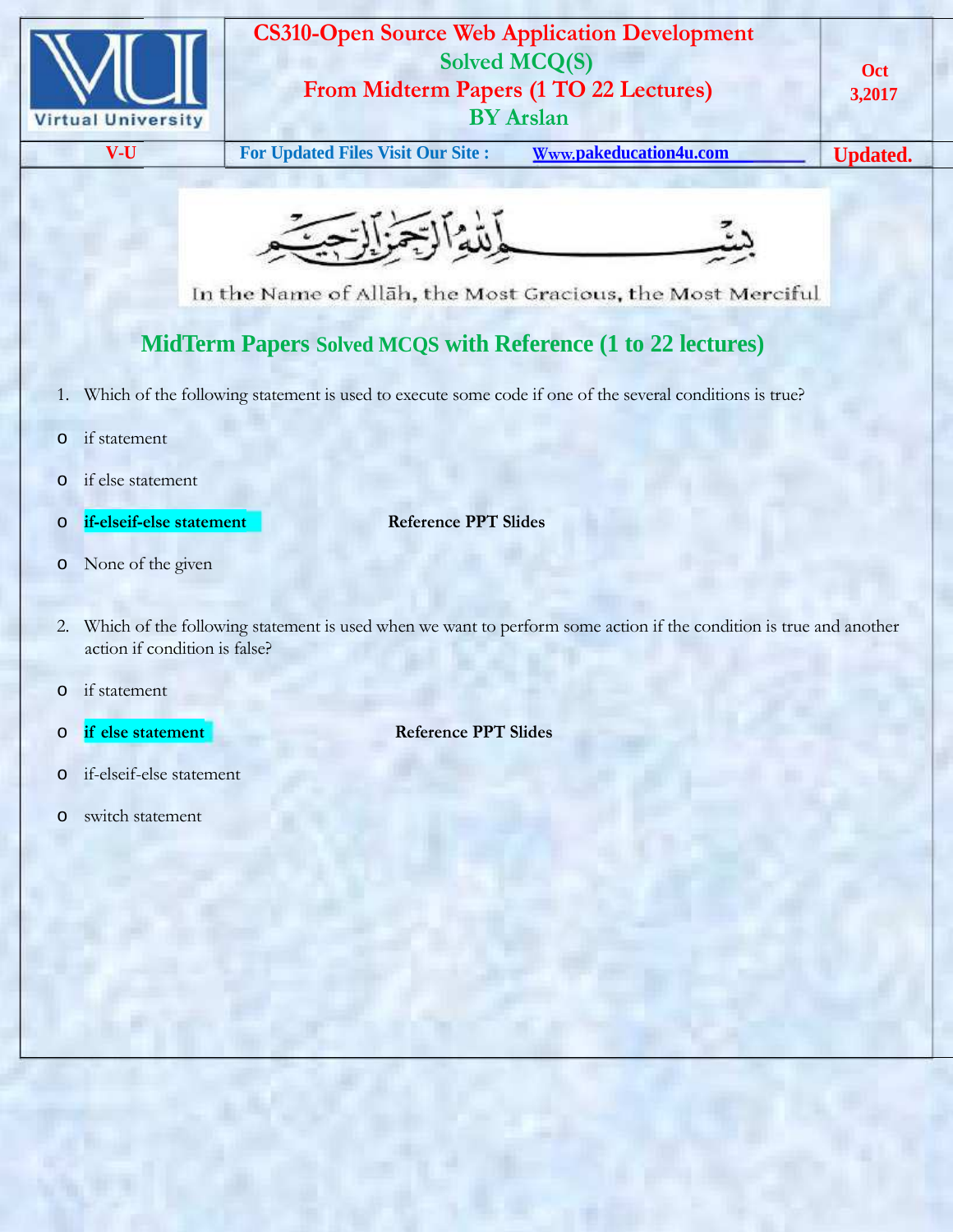- 3. For which value of variable \$a, the condition of following if statement will be true? if(\$a > 10)
- $\theta = \$a = 0$
- $\circ$  **\$a = 15**
- $\sqrt{a} = 5$
- $\epsilon$  \$a = 10

4. What will be the output of following code segment?  $\Im n = 5$ ; if( $\ln > 10$ ) echo "Number is greater than 10" ; else echo "Number is not greater than 10" ;

- o Number is greater than 10
- o Number is 5
- o **Number is not greater than 10**
- o No output will be displayed
- 5. Which of the following is the correct syntax of for loop in PHP?
- o  $for ($i=0; $i<5; $i++)$
- o **for(\$i=0; \$i<5; \$i++) Reference PPT Slides**

- o  $for ($i=0; $i<4, $i++)$
- o  $for ($i=0; $i<4: $i++)$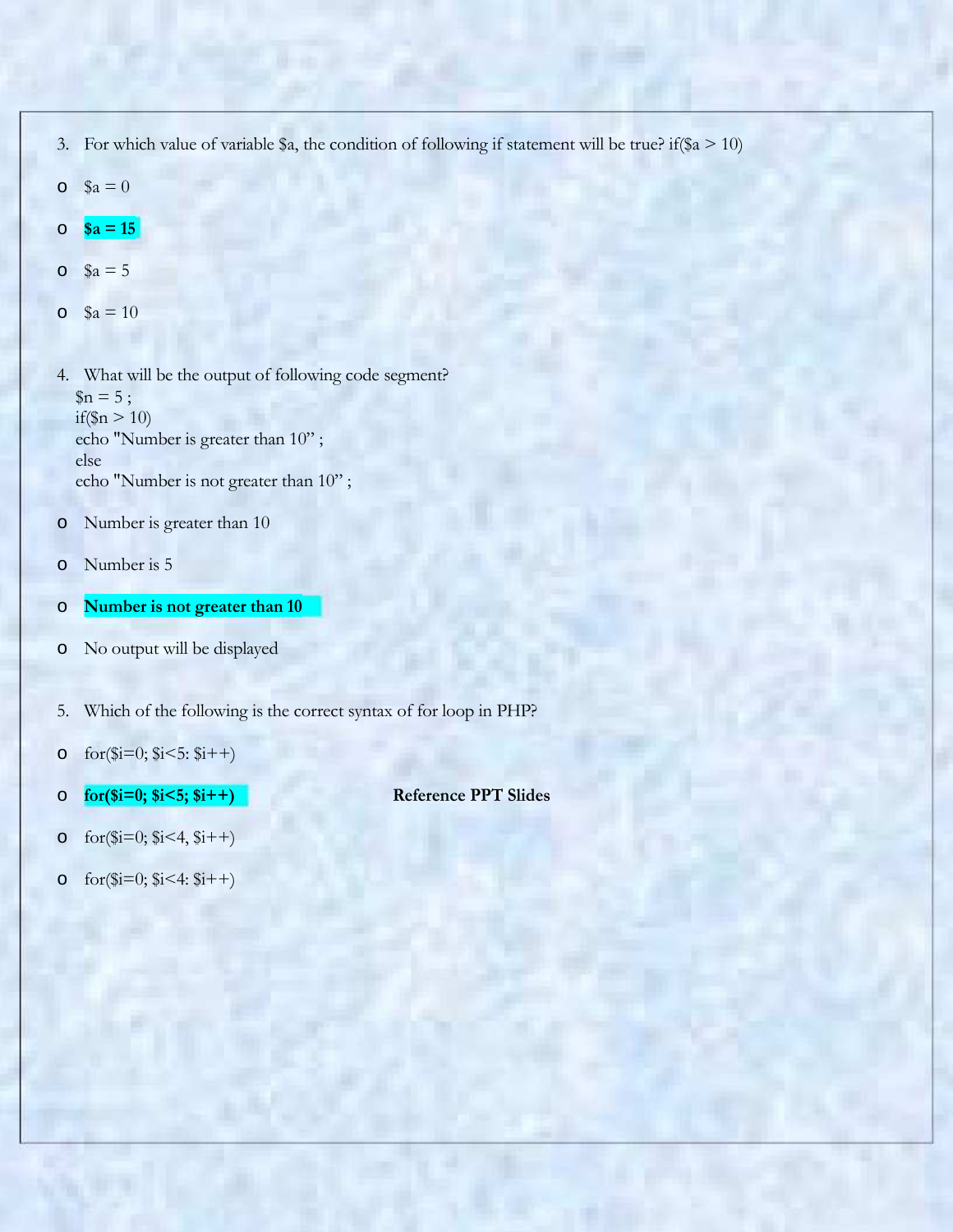| 6.                                              | Consider the following code given below:<br>for ( $(i=0; 1/3i<4; 1/4+1$ )<br>echo " $i=\frac{2}{3}i$ "; |  |  |  |
|-------------------------------------------------|---------------------------------------------------------------------------------------------------------|--|--|--|
| How many times the above loop will be executed? |                                                                                                         |  |  |  |
| $\circ$                                         | $\overline{c}$                                                                                          |  |  |  |
| $\circ$                                         | $\overline{3}$                                                                                          |  |  |  |
| $\circ$                                         | $\overline{4}$                                                                                          |  |  |  |
| $\circ$                                         | 5                                                                                                       |  |  |  |
|                                                 |                                                                                                         |  |  |  |
| 7.                                              | If the exact iteration of loop is known then which of the following loop should be used?                |  |  |  |
| $\circ$                                         | while loop                                                                                              |  |  |  |
| $\circ$                                         | do while loop                                                                                           |  |  |  |
| $\circ$                                         | <b>Reference PPT Slides</b><br>for loop                                                                 |  |  |  |
| $\circ$                                         | foreach loop                                                                                            |  |  |  |
| 8.                                              |                                                                                                         |  |  |  |
|                                                 | Which of the following loop should be executed at least one time during the execution of loop?          |  |  |  |
| $\circ$                                         | for loop                                                                                                |  |  |  |
| $\circ$                                         | foreach loop                                                                                            |  |  |  |
| $\circ$                                         | while loop                                                                                              |  |  |  |
| $\circ$                                         | do while loop<br><b>Reference PPT Slides</b>                                                            |  |  |  |
|                                                 |                                                                                                         |  |  |  |
| 9.                                              | PHP Stands for                                                                                          |  |  |  |
| $\circ$                                         | <b>PHP Hypertext Preprocessor</b><br><b>Reference PPT Slides</b>                                        |  |  |  |
| $\circ$                                         | Personal Hypertext Page                                                                                 |  |  |  |
| $\circ$                                         | Power Home Page                                                                                         |  |  |  |
| $\circ$                                         | Personal Hyper Preprocessor                                                                             |  |  |  |
|                                                 |                                                                                                         |  |  |  |
|                                                 |                                                                                                         |  |  |  |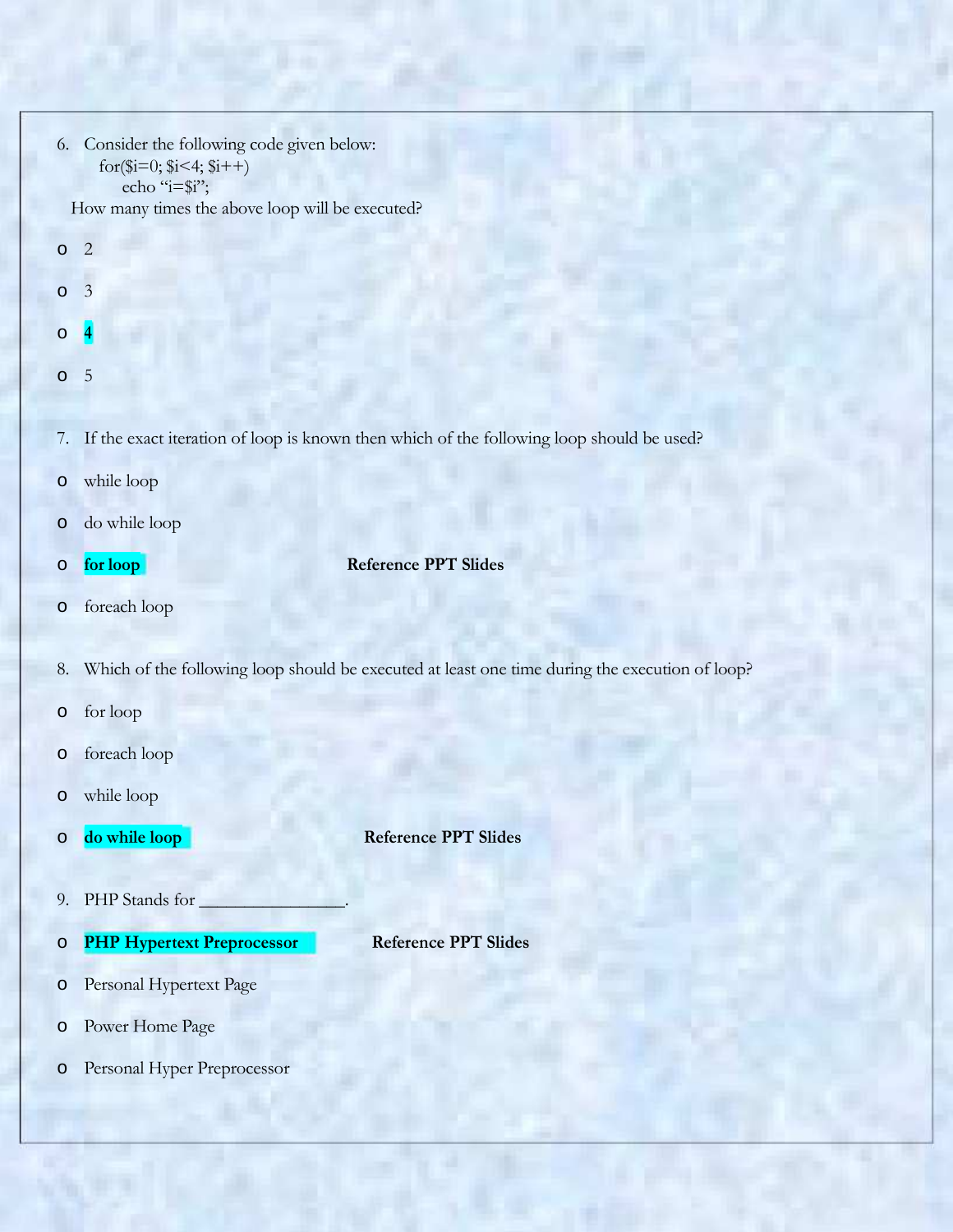| 10. PHP is _____________ to use.                   |                                   |  |  |  |  |
|----------------------------------------------------|-----------------------------------|--|--|--|--|
| Free<br>$\circ$                                    | <b>Reference PPT Slides</b>       |  |  |  |  |
| Paid<br>$\circ$                                    |                                   |  |  |  |  |
| Adware<br>$\circ$                                  |                                   |  |  |  |  |
| None of the given options<br>$\circ$               |                                   |  |  |  |  |
| 11. With PHP we can                                |                                   |  |  |  |  |
| Generate dynamic page content<br>$\circ$           |                                   |  |  |  |  |
| Collect form data<br>$\circ$                       |                                   |  |  |  |  |
| Manage cookies<br>$\circ$                          |                                   |  |  |  |  |
| All of the given options<br>$\circ$                | <b>Reference PPT Slides</b>       |  |  |  |  |
| 12. In PHP single line comments can be given using |                                   |  |  |  |  |
| $\prime\prime$<br>$\circ$                          | <b>Click here for more detail</b> |  |  |  |  |
| $**$<br>$\circ$                                    |                                   |  |  |  |  |
| $\$\$<br>$\circ$                                   |                                   |  |  |  |  |
| $\left( a\right)$<br>$\circ$                       |                                   |  |  |  |  |
| 13. In PHP multiline comments can be given using   |                                   |  |  |  |  |
| $\sqrt{**}/$<br>$\circ$                            | <b>Click here for more detail</b> |  |  |  |  |
| 0 / # #/                                           |                                   |  |  |  |  |
| $0$ /^ ^/                                          |                                   |  |  |  |  |
| $(a \omega)$<br>$\circ$                            |                                   |  |  |  |  |
|                                                    |                                   |  |  |  |  |
|                                                    |                                   |  |  |  |  |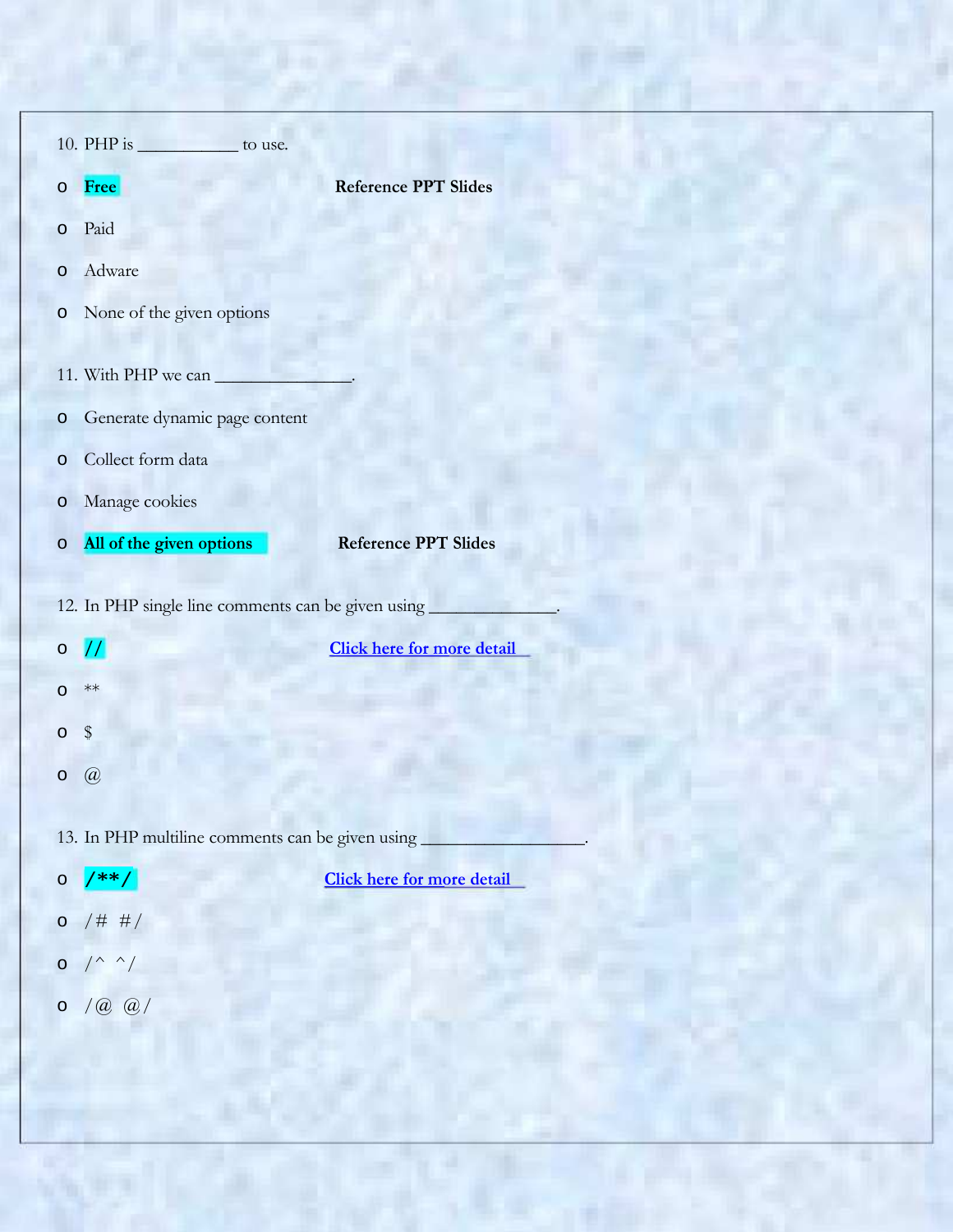| 14. A PHP variable can have ______________ scope.              |                                                                                                        |  |
|----------------------------------------------------------------|--------------------------------------------------------------------------------------------------------|--|
| local<br>$\circ$                                               |                                                                                                        |  |
| global<br>$\circ$                                              |                                                                                                        |  |
| static<br>$\circ$                                              |                                                                                                        |  |
| All of the given options<br>$\circ$                            | <b>Reference PPT Slides</b>                                                                            |  |
| PHP has three different variable scopes: local, global, static |                                                                                                        |  |
|                                                                | 15. A variable declared outside a function has ________________ scope.                                 |  |
| o Local                                                        |                                                                                                        |  |
| Global<br>$\circ$                                              | <b>Reference PPT Slides</b>                                                                            |  |
| Static<br>$\circ$                                              |                                                                                                        |  |
| None of the given options.<br>$\circ$                          |                                                                                                        |  |
|                                                                | A variable declared outside a function has a GLOBAL SCOPE and can only be accessed outside a function: |  |
|                                                                |                                                                                                        |  |
| 16. In PHP Constants have _______________ scope.               |                                                                                                        |  |
| Local<br>O                                                     |                                                                                                        |  |
| Global<br>O                                                    | <b>Reference PPT Slides</b>                                                                            |  |
| Static<br>$\circ$                                              |                                                                                                        |  |
| None of the given options.<br>$\circ$                          |                                                                                                        |  |
| 17. __________ is exponent operator in PHP                     |                                                                                                        |  |
| $\circ$                                                        | <b>Click here for more detail</b>                                                                      |  |
| $\#$<br>$\circ$                                                |                                                                                                        |  |
| $\frac{4}{3}$<br>$\circ$                                       |                                                                                                        |  |
| $\wedge$<br>$\circ$                                            |                                                                                                        |  |
|                                                                |                                                                                                        |  |

E,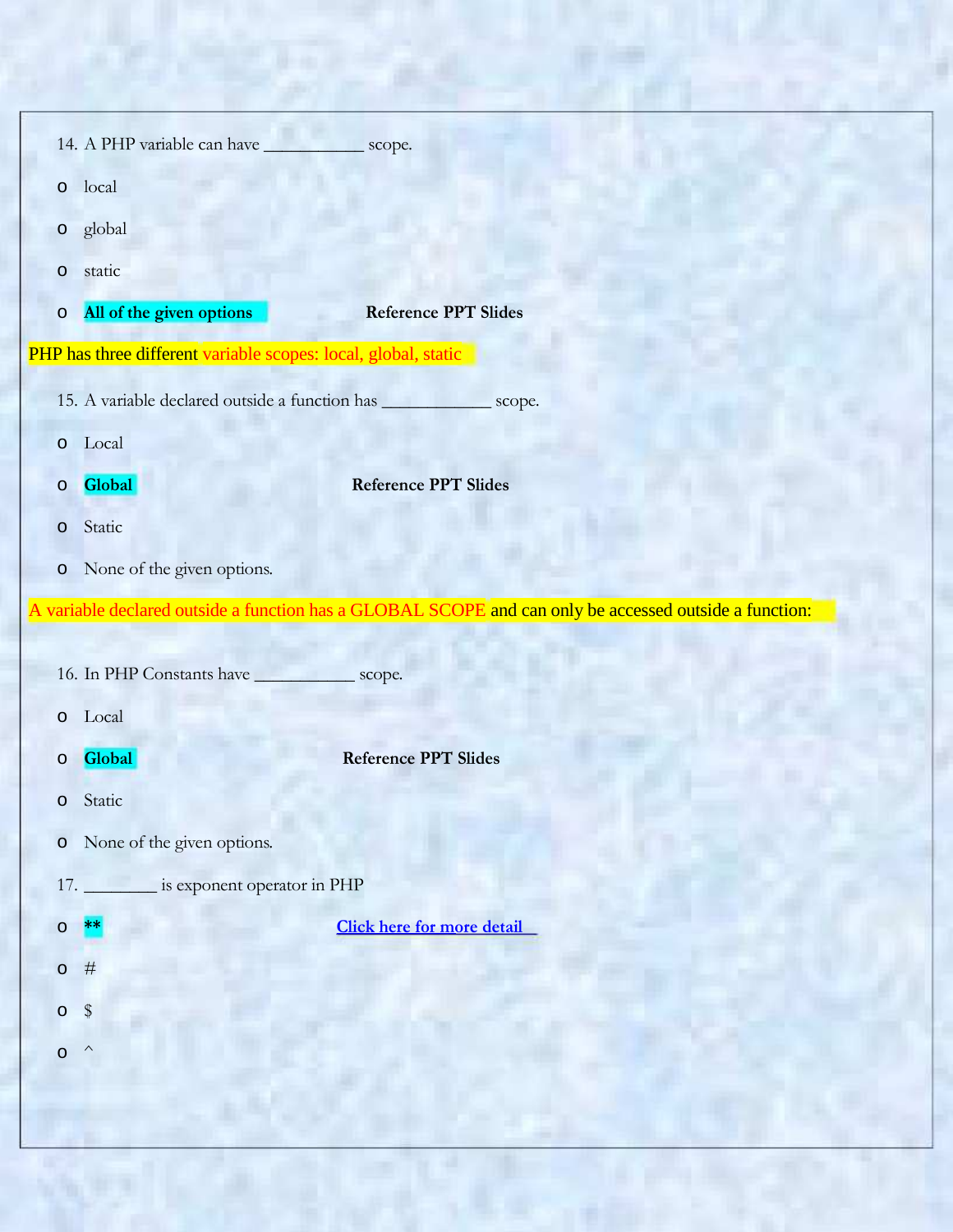|            |                | 18. <b>is logical AND operator in PHP.</b>                                                                                                                                    |
|------------|----------------|-------------------------------------------------------------------------------------------------------------------------------------------------------------------------------|
| $\circ$ && |                | <b>Reference PPT Slides</b>                                                                                                                                                   |
| $\circ$    | $\mathbf{u}$   |                                                                                                                                                                               |
| 0 & 8      |                |                                                                                                                                                                               |
| $\circ$    | $**$           |                                                                                                                                                                               |
| 19.        |                | is an increment operator in PHP.                                                                                                                                              |
| $\circ$    |                | <b>Reference PPT Slides</b>                                                                                                                                                   |
| $\circ$    | $\ast\ast$     |                                                                                                                                                                               |
| $\circ$    |                |                                                                                                                                                                               |
| $\circ$    | $\wedge\wedge$ |                                                                                                                                                                               |
|            |                | 20. In PHP, a variable starts with a sign followed by the name of variable.                                                                                                   |
| $0$ #      |                |                                                                                                                                                                               |
| $\circ$ \$ |                | Reference PPT Slides                                                                                                                                                          |
| $\circ$    | $\&$           |                                                                                                                                                                               |
| $\circ$    | $\circleda$    |                                                                                                                                                                               |
|            |                | 21. In PHP which of the following statements takes all the text/code/markup that exists in the specified file and copies<br>it into the file in which this statement is used? |
|            |                | o Add File                                                                                                                                                                    |
|            |                | o Include<br><b>Reference PPT Slides</b>                                                                                                                                      |
|            |                | o Copy File                                                                                                                                                                   |
|            |                | o Echo                                                                                                                                                                        |
|            |                |                                                                                                                                                                               |
|            |                |                                                                                                                                                                               |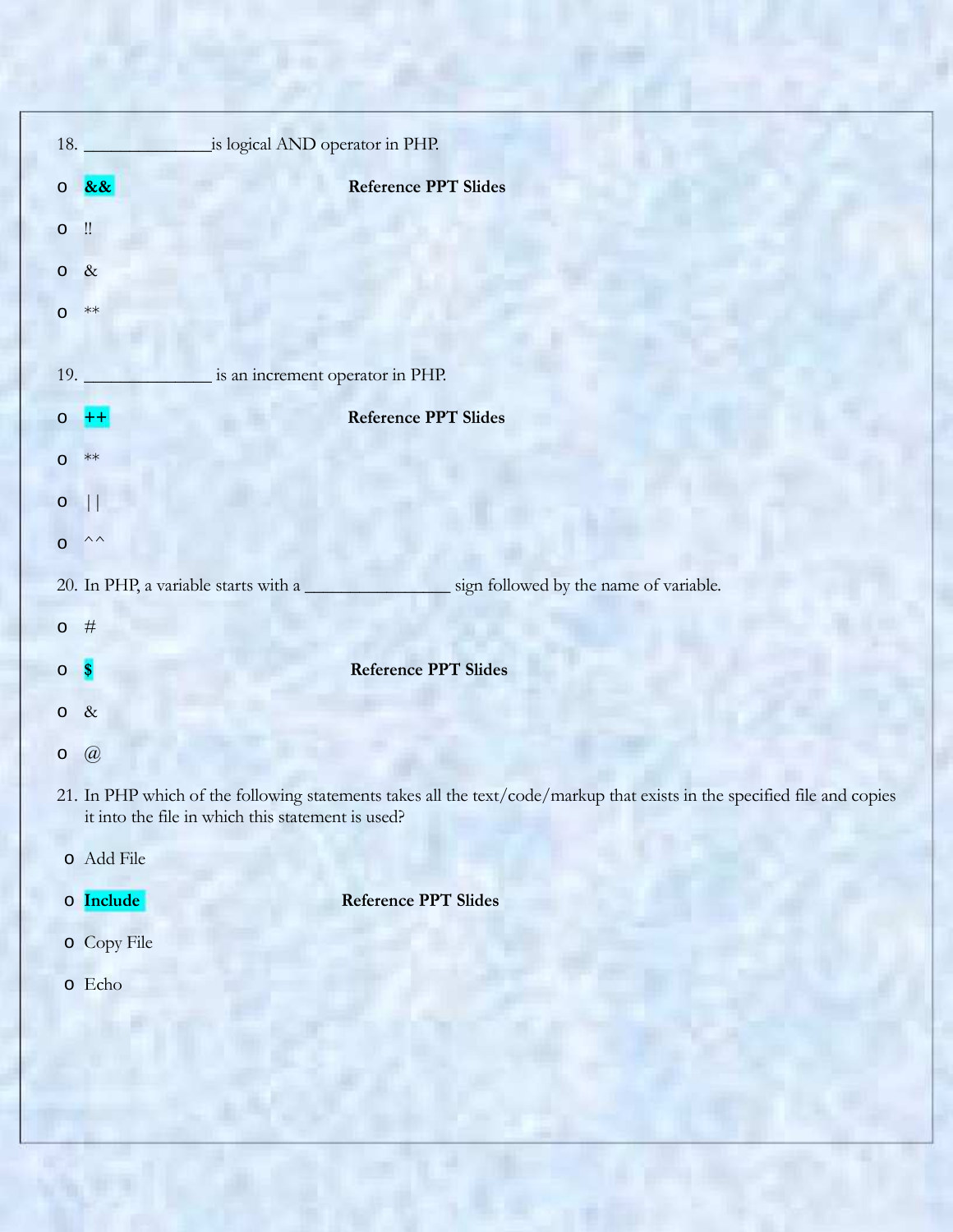|                                                                                                                  | 22. What is the correct syntax of writing include statement in PHP from the followings? |                                                                                                        |  |  |
|------------------------------------------------------------------------------------------------------------------|-----------------------------------------------------------------------------------------|--------------------------------------------------------------------------------------------------------|--|--|
| $\circ$                                                                                                          | include 'filename';                                                                     | <b>Reference PPT Slides</b>                                                                            |  |  |
| $\circ$                                                                                                          | "filename" include;                                                                     |                                                                                                        |  |  |
| O                                                                                                                | #Includes <>                                                                            |                                                                                                        |  |  |
| $\circ$                                                                                                          | #Include{ }                                                                             |                                                                                                        |  |  |
| 23. The character that is used in format parameter string of date() function of PHP for representing a month is: |                                                                                         |                                                                                                        |  |  |
|                                                                                                                  | od                                                                                      |                                                                                                        |  |  |
|                                                                                                                  | $\circ$ <sub>m</sub>                                                                    | <b>Reference PPT Slides</b>                                                                            |  |  |
|                                                                                                                  | $\circ Y$                                                                               |                                                                                                        |  |  |
|                                                                                                                  | $\circ$ 1                                                                               |                                                                                                        |  |  |
|                                                                                                                  |                                                                                         | 24. In which of the following loop, first the body of loop is executed and then condition is checked?. |  |  |
| O                                                                                                                | for loop                                                                                |                                                                                                        |  |  |
| $\circ$                                                                                                          | while loop                                                                              |                                                                                                        |  |  |
| O                                                                                                                | do while loop                                                                           | <b>Reference PPT Slides</b>                                                                            |  |  |
| $\circ$                                                                                                          | foreach loop                                                                            |                                                                                                        |  |  |
|                                                                                                                  | 25. In PHP a session is started with the                                                | function.                                                                                              |  |  |
| O                                                                                                                | session_start()                                                                         | <b>Reference PPT Slides</b>                                                                            |  |  |
| $\circ$                                                                                                          | start_session#()                                                                        |                                                                                                        |  |  |
| $\circ$                                                                                                          | start_PHP_session()                                                                     |                                                                                                        |  |  |
| $\circ$                                                                                                          | #session_start_this()                                                                   |                                                                                                        |  |  |
|                                                                                                                  |                                                                                         |                                                                                                        |  |  |

p. je